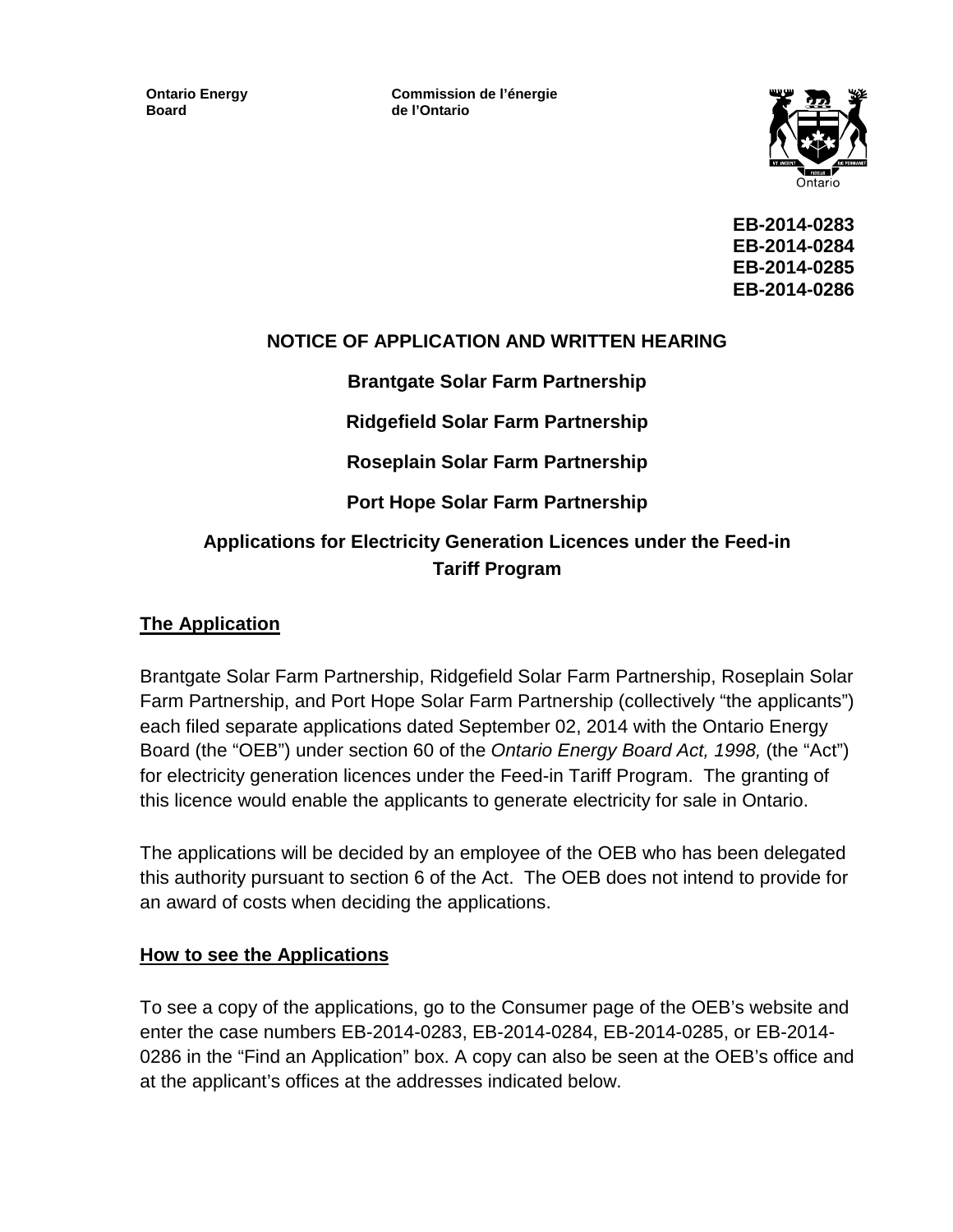## **Oral vs. Written Hearings**

There are two types of OEB hearings – oral and written. The OEB intends to proceed with these applications by way of a written hearing. If you think an oral hearing is needed, you can write to the OEB to explain why. Your submission must be received by the OEB and copied to the applicants by **September 26, 2014.**

## **How to Participate**

If you wish to participate in the written hearing, you may file a written submission setting out your views on the applications. Your submission must be received by the OEB and copied to the applicants by **September 30, 2014.**

If the applicant wishes to respond to the submission(s), such response must be filed with the OEB and copied to any party who made a submission by **October 7, 2014.**

All written submissions sent to the OEB will be placed on the public record, which means that the written submissions will be available for viewing at the OEB's offices and will be placed on the OEB's website. If the written submission is from a private citizen then, before placing the written submission on the public record, the OEB will remove any personal (i.e., not business) contact information from the written submission (e.g., the address, phone number, and e-mail address of the individual). However, the name of the individual and the content of the written submission will become part of the public record.

# **How to File Documents with the OEB**

All written submissions filed with the OEB must quote file number **EB-2014-0283/EB-2014-0284/EB-2014-0285/EB-2014-0286** and clearly state the sender's name, postal address, telephone number and email address. You must forward two paper copies and, if possible, an electronic copy in Word format and in searchable PDF format, of your written submission to the OEB and one copy to the applicants. All written submissions should be directed to the attention of the Board Secretary at the address below, and be received no later than 4:45 p.m. on the required date.

# **Need More Information?**

For more information on how to participate please click on "Get Involved" under the "OEB and You" menu on the Consumer page of the OEB's website [www.ontarioenergyboard.ca.](http://www.ontarioenergyboard.ca/) If you do not have internet access, please call 1-877